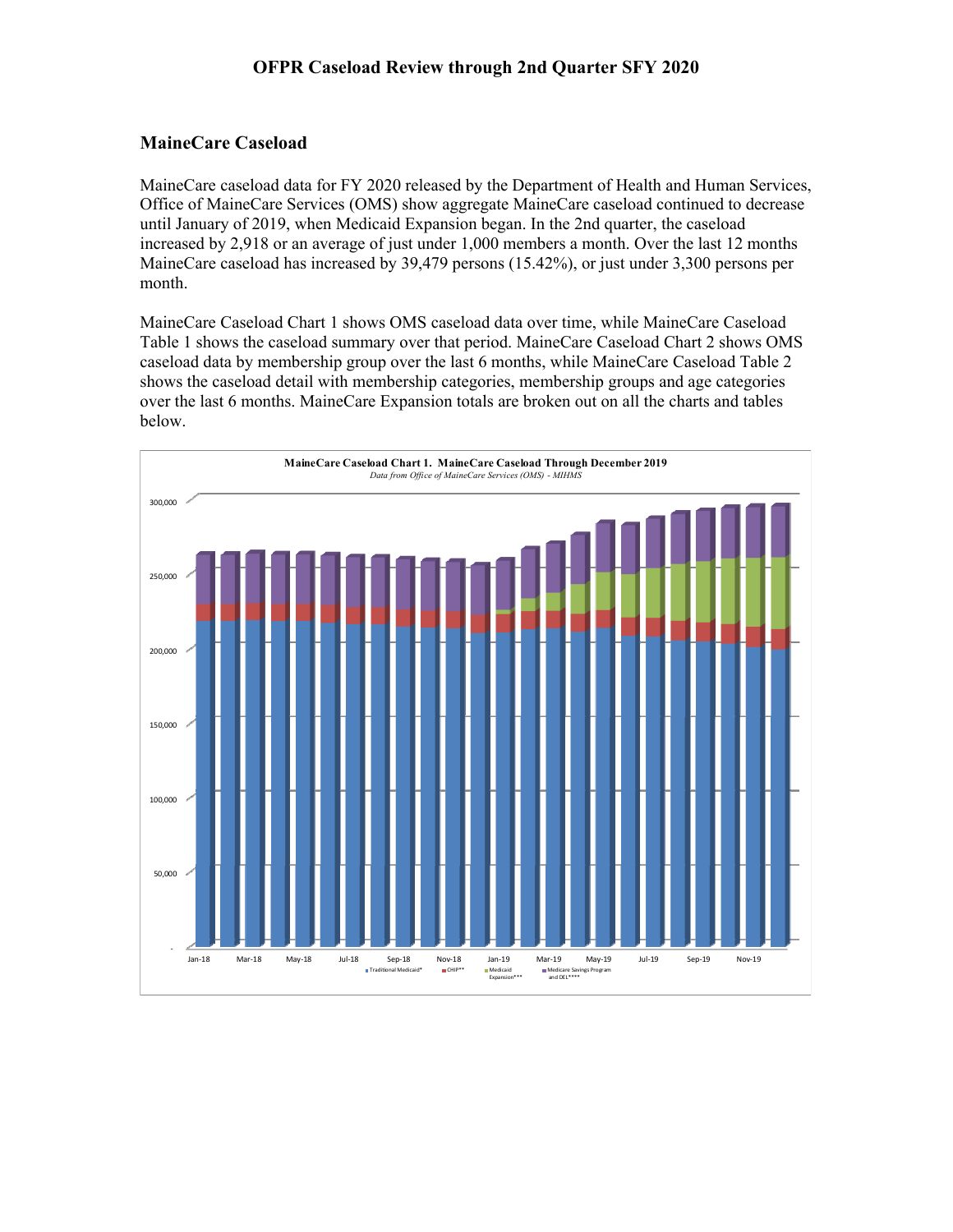# **OFPR Caseload Review through 2nd Quarter SFY 2020**

| Month    | <b>Traditional</b><br>Medicaid* | CHIP** | Medicaid<br>Expansion**<br>$\star$ | Medicare<br><b>Savings Program</b><br>and DEL**** | <b>Total</b><br>Caseload | Change   | $\frac{0}{0}$<br>Change |
|----------|---------------------------------|--------|------------------------------------|---------------------------------------------------|--------------------------|----------|-------------------------|
| $Jan-18$ | 218,218                         | 11,291 |                                    | 33,641                                            | 263,150                  | (524)    | $-0.20%$                |
| Feb-18   | 218,189                         | 11,258 |                                    | 33,624                                            | 263,071                  | (79)     | $-0.03%$                |
| $Mar-18$ | 218,832                         | 11,426 |                                    | 33,747                                            | 264,005                  | 934      | 0.36%                   |
| Apr-18   | 218,127                         | 11,424 |                                    | 33,720                                            | 263,271                  | (734)    | $-0.28%$                |
| $May-18$ | 218,179                         | 11,449 |                                    | 33,810                                            | 263,438                  | 167      | 0.06%                   |
| $Jun-18$ | 217,231                         | 11,516 |                                    | 33,800                                            | 262,547                  | (891)    | $-0.34%$                |
| $Jul-18$ | 216,233                         | 11,491 |                                    | 33,799                                            | 261,523                  | (1,024)  | $-0.39%$                |
| Aug-18   | 216,046                         | 11,562 |                                    | 33,743                                            | 261,351                  | (172)    | $-0.07\%$               |
| $Sep-18$ | 214,537                         | 11,618 |                                    | 33,725                                            | 259,880                  | (1, 471) | $-0.56%$                |
| $Oct-18$ | 213,719                         | 11,546 |                                    | 33,676                                            | 258,941                  | (939)    | $-0.36%$                |
| $Nov-18$ | 213,166                         | 11,526 |                                    | 33,570                                            | 258,262                  | (679)    | $-0.26%$                |
| $Dec-18$ | 210,350                         | 12,065 |                                    | 33,527                                            | 255,942                  | (2,320)  | $-0.90%$                |
| $Jan-19$ | 210,820                         | 12,124 | 2,922                              | 33,445                                            | 259,311                  | 3,369    | 1.32%                   |
| Feb-19   | 212,765                         | 12,006 | 8,562                              | 33,381                                            | 266,714                  | 7,403    | 2.85%                   |
| $Mar-19$ | 213,256                         | 11,806 | 12,210                             | 33,235                                            | 270,507                  | 3,793    | 1.42%                   |
| Apr-19   | 211,117                         | 11,898 | 20,029                             | 33,169                                            | 276,213                  | 5,706    | 2.11%                   |
| May-19   | 213,466                         | 12,193 | 25,085                             | 33,358                                            | 284,102                  | 7,889    | 2.86%                   |
| $Jun-19$ | 208,383                         | 12,291 | 28,751                             | 33,436                                            | 282,861                  | (1,241)  | $-0.44%$                |
| Jul-19   | 207,856                         | 12,521 | 33,344                             | 33,385                                            | 287,106                  | 4,245    | 1.50%                   |
| Aug-19   | 205,439                         | 12,822 | 38,841                             | 33,406                                            | 290,508                  | 3,402    | 1.18%                   |
| $Sep-19$ | 204,499                         | 13,068 | 41,347                             | 33,589                                            | 292,503                  | 1,995    | 0.69%                   |
| $Oct-19$ | 202,958                         | 13,378 | 44,275                             | 33,800                                            | 294,411                  | 1,908    | 0.65%                   |
| $Nov-19$ | 200,962                         | 13,499 | 46,609                             | 33,905                                            | 294,975                  | 564      | 0.19%                   |
| $Dec-19$ | 199,290                         | 13,557 | 48,660                             | 33,914                                            | 295,421                  | 446      | 0.15%                   |

#### *Source of OMS data - MIHMS* **MaineCare Caseload Table 1. MaineCare Caseload Summary**

\*TRADITIONAL: Adults and children eligible for traditional Medicaid.

\*\*CHIP: Children with family incomes above 125/133%, based on age, and up to and including 200% of the Federal Poverty Level (FPL).

\*\*\*MEDICAID Medicaid Expansion began in January 2019.

EXPANSION

\*\*\*\*MSP & DEL: Persons not eligible for traditional Medicaid, but have family income up to 175% of the Federal Poverty Level (FPL) and are eligible for other federal and state programs such as: Medicaid Savings Plan (MSP) and Low-cost Drugs To Maine's Elderly (DEL).